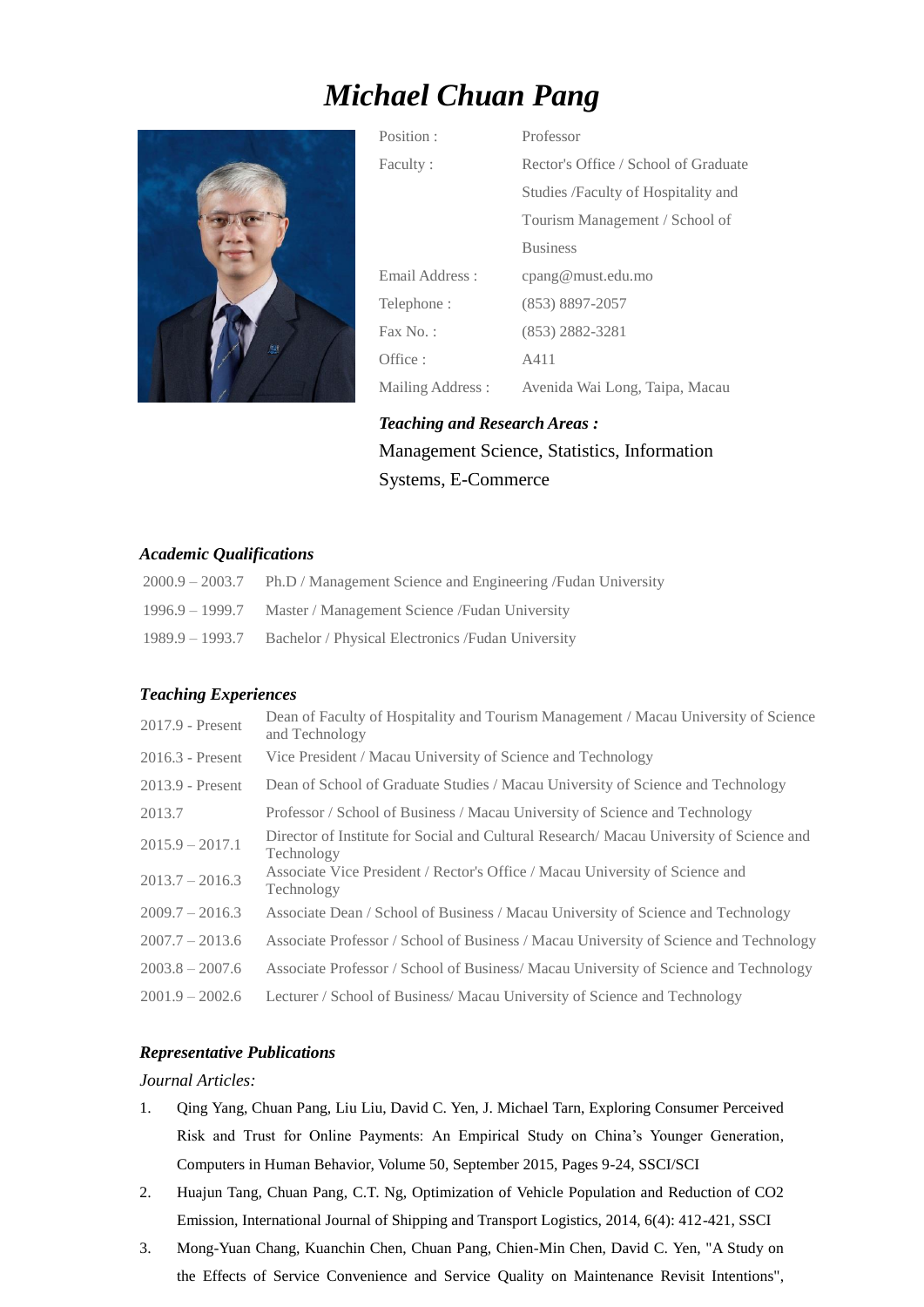Computer Standards & Interfaces, Vol. 35, Issue 2, February 2013. SCI

- 4. Chuan Pang, Hsing Hung Chen, "Evolution of Dynamic Manufacturing Systems and its Corresponding Operations Priorities and Corporate Performance", Advances in Information Sciences and Service Sciences, Vol. 4, No. 18, 2012. EI
- 5. Chuan Pang, Hsing Hung Chen, "Learning Effects of Environmental Management Systems on the Performance of IT Manufacturing Enterprises", Advances in Information Sciences and Service Sciences, Vol. 4, No. 17, 2012. EI
- 6. Chao Ma, Chuan Pang and Hsing Hung Chen, "The Development of Information Systems and its Corresponding Financial Operations and Corporate Performance", Information: an International Interdisciplinary Journal, 15(2), 2012. SCI
- 7. Hsing Hung Chen, Chuan Pang, "Organizational forms for knowledge management in photovoltaic solar energy industry", Knowledge-Based Systems, 23, 2010. SCI
- 8. J. Michael Tarn, Chuan Pang, David C. Yen, Jon Chen, "Exploring the implementation and application of Bluetooth technology in the shipping industry", Computer Standards & Interfaces 31 (2009), 48-55. SCI
- 9. Chuan Pang, David C. Yen, J. Michael Tarn, "Exploring online shoppers' e-trust in China", Human Systems Management, Vol. 26, 2007, 193-198. EI
- 10. Chuan Pang, Zhengchuan Xu, J. Michael Tarn, "A web services based framework for knowledge management in a peer-to-peer environment", Communications of the ICISA, Vol. 8(1), 2006, 39-54

#### *Academic Books / Monagraphs:*

龐川,《電子商務商業模式研究》,澳門科技大學出版社,*ISBN 978-99937-53-12-4*,*2007* 年

#### *Book Chapters:*

管理信息系統 (原書第9版),機械工業出版社,ISBN:7-111-21589-9,翻譯第5、6、7、8 章

### *Conference Proceedings:*

- 1. Matthew Tingchi Liu, Michael Chuan Pang, "A Research Note on The Practical 10 Ps for Internet Marketing", Advances in Information Theories and Technologies (English Part), ISBN: 9787121040788, 42-47
- 2. Chuan Pang, "Factors Affecting Consumers' Trust Building in B-to-C e-Commerce Market of China", Joint Conference on Information Systems, Salt Lake City, USA, 2005/07
- 3. Chuan Pang, "An empirical study on the factors affecting consumers' trust building in B-to-C e-Commerce Markets of China",5th International Conference on Management, Vol.1, May 2004. ISBN: 99937-53-07-6, 540-548

#### *Research Projects*

| $2014 - 2015$ | Research on Macao Human Resources(II) (Macao Foundation)                          |
|---------------|-----------------------------------------------------------------------------------|
| $2013 - 2014$ | Research on Macao Human Resources(I) (Macao Foundation)                           |
| $2008 - 2010$ | Research on the Risk Management and Risk Supervision of Internet Payment based on |
|               | Consumer Behavior (National Natural Science Foundation of China)                  |